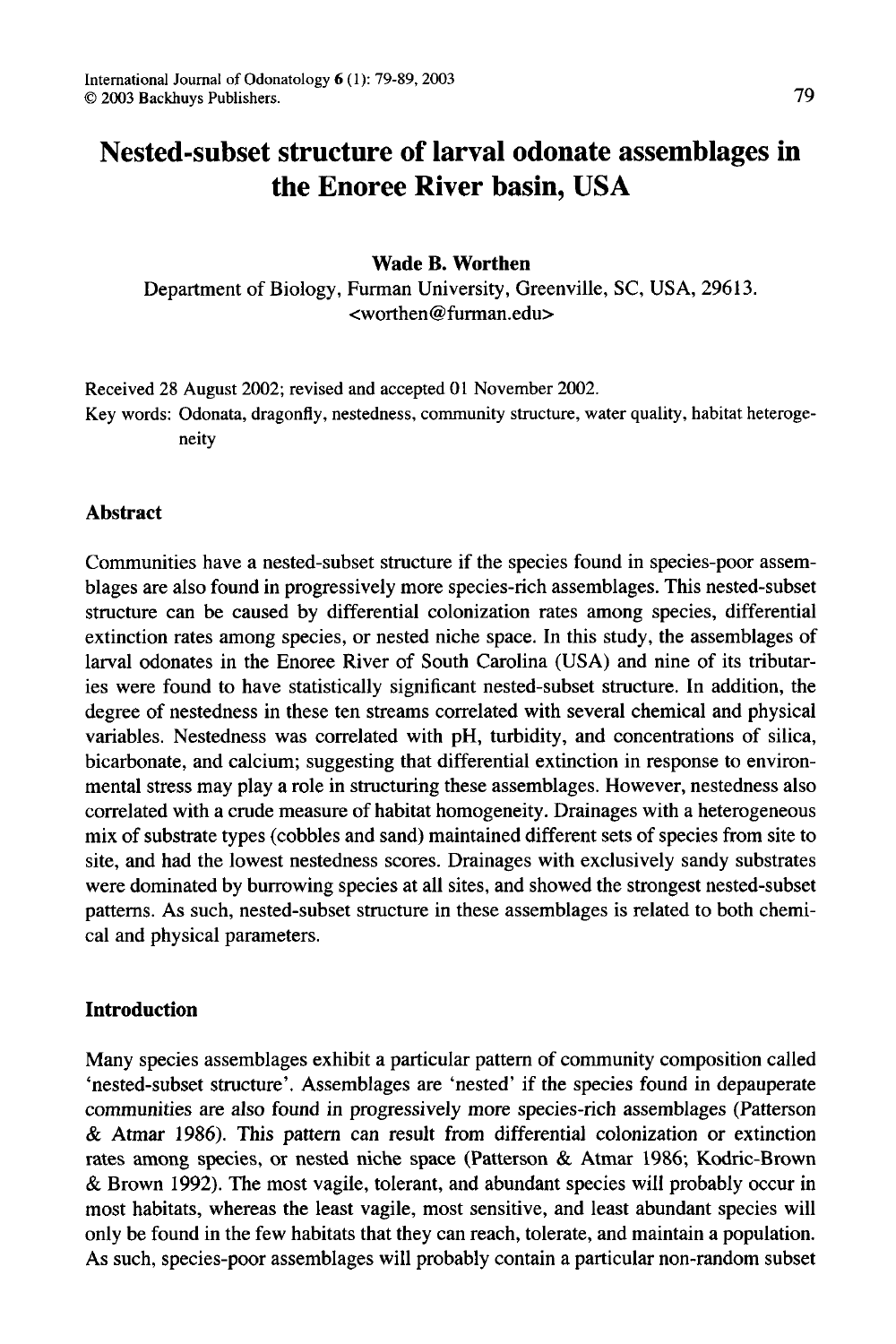of tolerant, vagile, or abundant species, and rare species will probably occur on the largest fragments with the greatest species diversity.

Nestedness has important consequences for conservation biology (Patterson 1987; Simberloff & Martin 1991; Doak & Mills 1994; Lomolino 1994; Cook 1995; Sahlen & Ekestubbe 2001). As an ecosystem is fragmented into a set of habitat 'islands', extinctions will occur on these islands in a manner consistent with the species-area relationship (MacArthur & Wilson 1967). However, when sensitive, sedentary, or extinction-prone species are lost from smaller habitat fragments, these assemblages may decay to the same redundant subset of tolerant species (Worthen et al. 1998; Fernandez-Juricic 2002). Across a range of fragments of different size, we should expect both a species-area relationship and a pattern of nested assemblages.

These changes occur because reduction in habitat size imposes a number of important ecological stresses on natural communities; from changes in abiotic conditions to changes in disturbance frequency to changes in productivity and trophic structure (Laurance et al. 2002). Only species that can tolerate all of these changes will persist. Other generalized environmental stressors should elicit a similar pattern, regardless of whether there is a change in the size of the habitat or not. Human activity now represents the primary stress experienced by most natural systems. Although the primary anthropogenic stress is habitat reduction, other effects are also important; from direct hunting pressure on single species, to the release of toxins into the environment, to the reduction of habitat heterogeneity. These stresses are usually not equivalent across the landscape, and they probably have complex cumulative effects. Nonetheless, even initially unnested assemblages can decay to nested communities as a function of differential species tolerances to anthropogenic stress (Worthen et al. 1998; Fernandez-Juricic 2002). And, the degree of nestedness should correlate with the variables (or a derivative) contributing most to this non-random pattern of species extinction. As such, nested-subset analysis might be used to identify variables that are important determinants of community structure (Worthen 1996).

Larval odonate assemblages provide an appropriate system to test this hypothesis. The primary anthropogenic impact on aquatic systems is not habitat fragmentation; rather, humans affect these systems by changing the chemical and physical properties of the aquatic environment (Beavan et al. 2001). In the most direct case, the direct input of a particular toxin may select for particular tolerant species (Wallace et al. 1991 ). However, it is also likely that the interactive, cumulative effects of multiple chemical inputs are also important. And, even tolerant odonates may be indirectly affected by changes in water quality if important prey or predator species are sensitive. Anthropogenic impacts on the physical attributes of streams may be even more important to odonate assemblages than chemical changes in water quality, given the specific larval habitat requirements of many odonate species (Schridde & Suhling 1994). By channelizing streams, building dams, cutting forests, and increasing the coverage of impervious surface, humans alter stream flow dynamics and disturbance regimes, increase runoff , and increase siltation. These changes tend to reduce habitat heterogeneity and increase the variance in stream discharge. The structure of odonate assemblages should respond to these cumulative anthropogenic effects (Clark & Samways 1996; Corbet 1999: 204).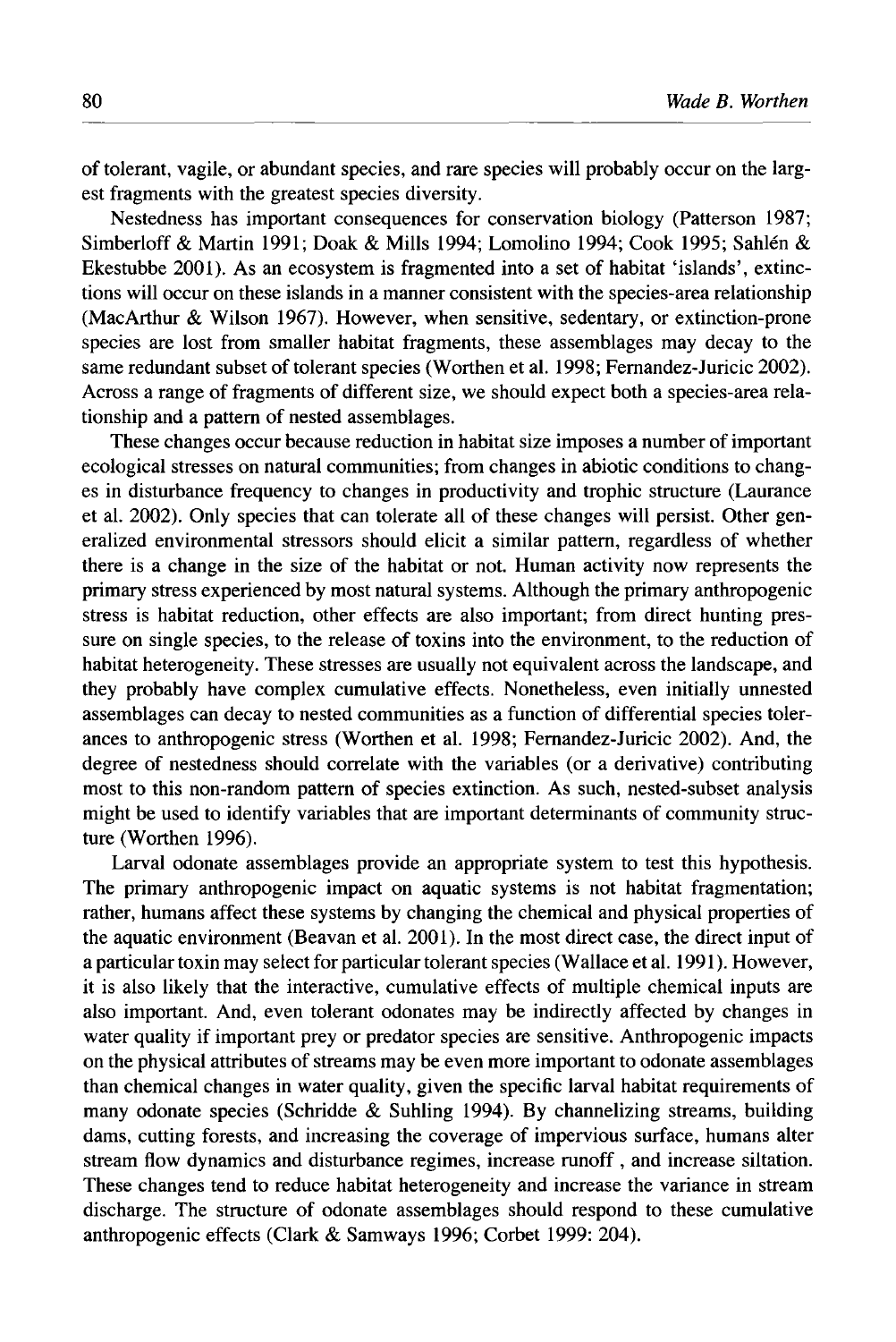The Enoree River and its tributaries in South Carolina (USA) drain a variety of habitats, from a state park and a national forest to rural, suburban, and urban areas. These tributaries vary in their chemical and physical attributes, largely as a function of anthropogenic impact and differences in underlying geology (Andersen et al. 2001; Worthen et al. 2001a, 2001b). Kings Creek and Indian Creek are notably different than the other streams, with significantly higher concentrations of silica, bicarbonate, calcium, and magnesium (Andersen et al. 2001; Worthen et al. 2001a). In addition, these two drainages have sandy substrates throughout, whereas the other streams have a greater variety of substrate types (Worthen et al. 2001a). Previous research demonstrated that the odonate assemblages in these streams were dominated by a group of eight species that often co-occur (Worthen 2002). These species fill different, complementary ecological niches (Corbet 1999: 150), suggesting that these assemblages are non-randomly structured. *Boyeria vinosa* (Say) is a clasper, *Hagenius brevistylus* Selys is a hider, *Macromia illinoiensis* Walsh is a sprawler, and *Ophiogomphus mainensis* Packard, *Cordulegaster maculata* Selys, *Gomphus cavillaris* Needham, *Progomphus obscurus* (Rambur) and *Stylurus scudderi* (Selys) are burrowers (Corbet 1999: 620). The abundance, species richness, and diversity of larval odonate assemblages correlate with several chemical and physical properties of these streams (Worthen et al. 200la; Worthen 2002). As such, it seems that the structure of these odonate assemblages responds to anthropogenic disturbance in these watersheds. In this study, the relationship between the nested-subset structure of these assemblages and the chemical and physical properties of these streams is described.

#### **Methods**

The Enoree River Basin is a  $1.193 \text{ km}^2 \text{ sixth-order watershed in the piedmont of South}$ Carolina, USA, with 170 km of perennial streams (Worthen et al. 2001b: fig. 1). The southern half of the watershed is a patchwork of agricultural fields and forests, including portions of Sumter National Forest. The northern third of the watershed is dominated by the Greenville-Spartanburg metropolitan area. In 1999-2000, The River Basins Research Initiative of Furman University conducted a chemical and biological inventory of the Enoree River and nine of its tributaries to describe the impact of suburban development on water quality.

A total of 127 sites were sampled in May-July 1999 (63 sites) and May-July 2000 (64 sites). Sampling sites were selected by locating bridge crossings and streams with road access on USGS topographic maps. When possible, sampling was conducted upstream from bridge crossings to reduce the effect of roadway runoff. A water sample was collected each week from each site for seven weeks, and the following parameters were measured: pH, temperature, conductivity, dissolved oxygen, the concentration of major cations (aluminum, calcium, iron, magnesium, manganese, potassium, silicon, sodium, and zinc), the concentration of major anions (phosphate, nitrate, fluorine, bromine, chlorine, and nitrite) alkalinity, and turbidity. For a complete description of the methods used to quantify these parameters, see Worthen et al. (200la).

Odonates were sampled once at each site by electrofishing with a Smith-Root<sup>®</sup> Backpack Electrofisher. Electrofishing provides accurate *estimates* of population size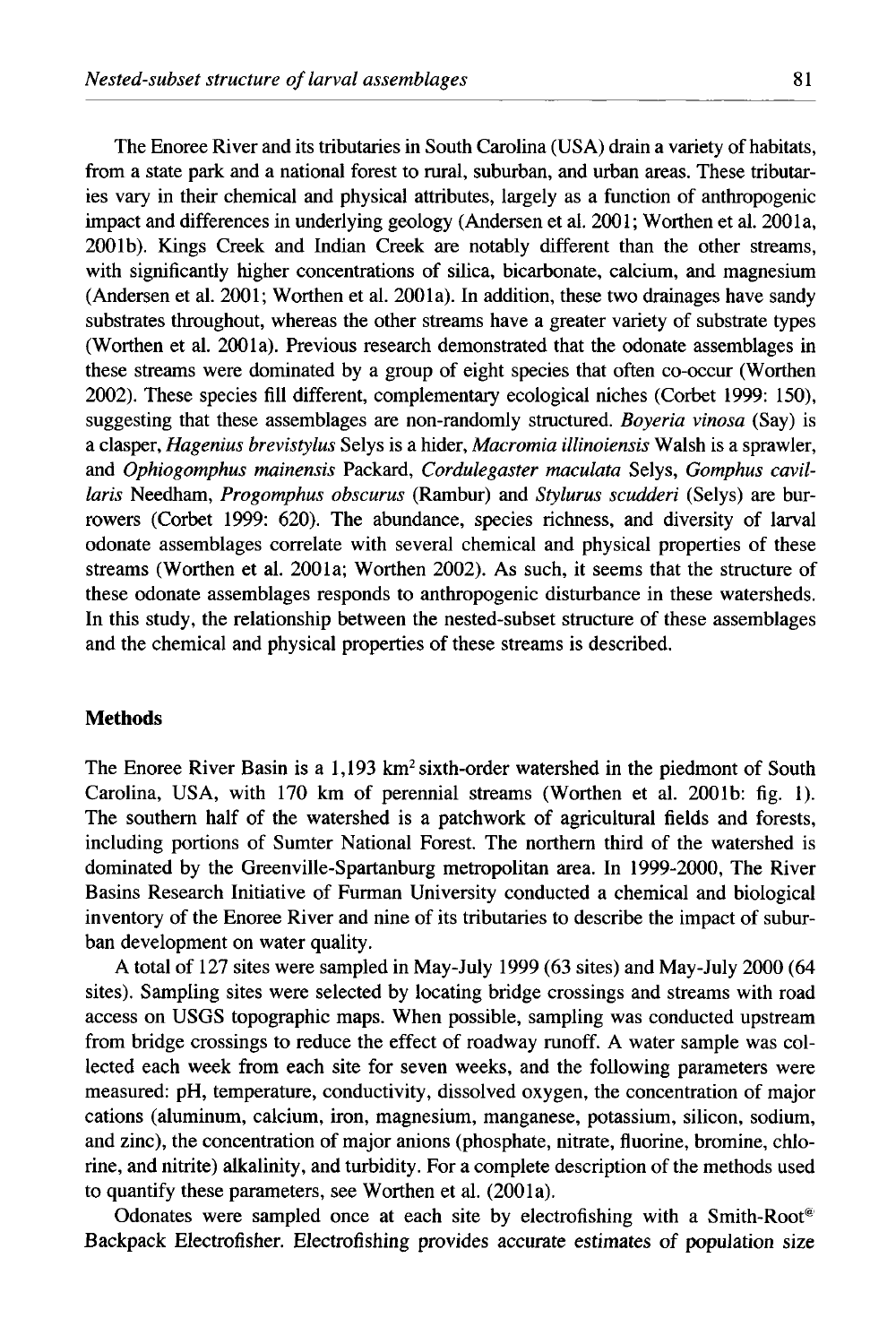and diversity (Taylor et al. 2001). Sampling was standardized by electrofishing for a total of 8 min at each site. Sampling was conducted in the following manner. A short reach of 5-6 m was electroshocked for 1-2 min. The substrate was kicked during this shocking period to dislodge organisms, which were collected downstream in a seine  $(1.5 \text{ m} \times 3.3 \text{ m}; \text{mesh size} = 3.0 \text{ mm})$  and dip nets. After removing invertebrates from the seine, another short reach was electroshocked further upstream. In this way, four to six different microhabitats were electroshocked at each site during the total 8 min electroshocking period. Typically, these microhabitats were distributed within a reach 50-100 m in length. All specimens were sorted, counted, and preserved; odonate larvae were preserved in 75% EtOH and identified to species, if possible, using the taxonomic keys of Huggins & Brigham (1982), Merritt & Cummins (1996), Westfall & May (1996), and Needham et al. (2000).

There are several shortcomings to this methodology. First, by sample each site only once and by beginning in May, all samples may have missed early univoltine species such as *Tetragoneuria cynosura* (Say), which completes emergence by May (Smock 1988). Second, the degree to which early instar larva could be identified to species varied as a function of the size of the larva and the taxon to which it belonged. For instance, *Hagenius brevistylus* larvae can be unambiguously identified at any size, but early instars of many *Gomphus* species are particularly difficult to discriminate. As such, it is quite possible that species-specific sampling bias was present in this survey. However, this bias is assumed to be uniform across the data set.

A nestedness score for the Enoree River and each of the nine tributary systems was computed using the nestedness index  $N_c$  and the standardized C index of Wright & Reeves (1992). The primary advantage of this metric over those of Patterson & Atmar (1984) or Atmar & Patterson (1993) is that the standardized metric C is independent of the size of the 'species x habitat' matrix. Therefore, nestedness values can be compared across matrices and communities. The relative merits of these metrics, and others, have been discussed elsewhere (Wright et al. 1998). In this study, the Wright & Reeves (1992) nestedness scores were calculated and correlated with the mean values of the chemical and physical parameters in the Enoree River and its nine tributaries, and with discriminant functions that summarized chemical differences (Worthen et al. 2001a).

### **Results**

The odonate assemblages in the Enoree River and nine of its tributaries were all significantly nested using the Wright & Reeves (1992) nestedness index,  $N_c$  ( $p < 0.01$ , Table 1). The standardized nestedness index,  $C$ , was calculated for each assemblage. These standardized nestedness values were directly correlated with pH, turbidity, and mean concentrations of silica, bicarbonate, and calcium (Table 2). The standardized metric, C, was also significantly correlated with centroid scores from Discriminant Function 1 (DFA1, Table 2); a variable derived from all chemical measurements (Worthen et al. 2001a). DFA1 accounted for 72.4% of the variance among streams, and was significantly correlated with silica and bicarbonate concentrations (Worthen et al. 2001a). Also, C correlated with the percentage of sandy sites within a drainage. However,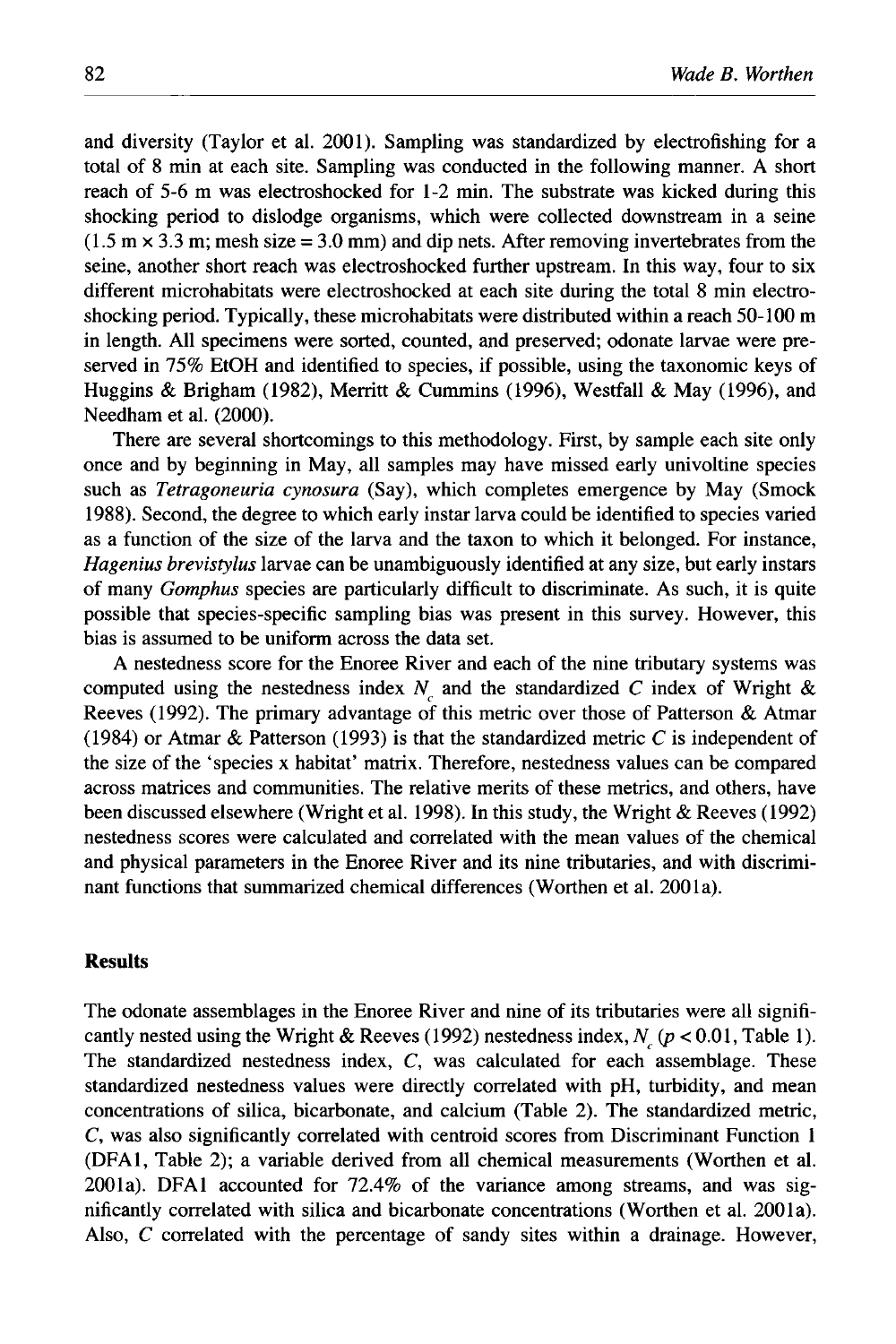| Table 1. | Nestedness indices for larval odonate assemblages in the Enoree River and nine of its tributaries. |
|----------|----------------------------------------------------------------------------------------------------|
|          | Tributaries listed from north to south are BD: Beaverdam Creek; UE: Upper Enoree; MC: Mountain     |
|          | Creek; BC: Brushy Creek; RC: Rocky Creek; GC: Gilder Creek; DC: Durbin Creek; IC: Indian           |
|          | Creek; KC: Kings Creek; ER: main channel of the Enoree River; n: number of sites sampled;          |
|          | R: total number of odonate species collected. Nestedness indices are computed after Wright         |
|          | & Reeves (1992), and are Nc: observed nestedness score; $E(Nc)$ : expected nestedness score        |
|          | based on species incidences; $Max(Nc)$ : maximum nestedness score based on species incidences;     |
|          | C: standardized nestedness metric; the z value; and p: statistical significance of the nestedness  |
|          | score, Nc.                                                                                         |
|          |                                                                                                    |

| Stream $(n, R)$ | $N_c$ | E(N)  | Max(N) | C     | z     | $\boldsymbol{p}$ |
|-----------------|-------|-------|--------|-------|-------|------------------|
| BD (10, 13)     | 144   | 107.2 | 199    | 0.401 | 9.85  | 0.0001           |
| UE(11, 12)      | 95    | 58.8  | 134    | 0.481 | 7.26  | 0.0001           |
| MC(13, 14)      | 148   | 119.0 | 235    | 0.250 | 4.85  | 0.0001           |
| BC(11, 11)      | 73    | 44.1  | 119    | 0.386 | 6.03  | 0.0001           |
| RC(12, 9)       | 85    | 60.9  | 134    | 0.330 | 4.79  | 0.0001           |
| GC(14, 14)      | 314   | 219.3 | 383    | 0.578 | 12.41 | 0.0001           |
| DC(15, 15)      | 417   | 302.1 | 544    | 0.475 | 12.57 | 0.0001           |
| IC $(9, 10)$    | 110   | 95.8  | 136    | 0.546 | 3.49  | 0.001            |
| KC(7, 13)       | 123   | 88.8  | 140    | 0.668 | 8.28  | 0.0001           |
| ER (15, 24)     | 365   | 196.3 | 548    | 0.480 | 17.25 | 0.0001           |

standardized nestedness values did not correlate with either mean odonate species richness or Simpson's diversity.

Kings Creek had the highest standardized nestedness score  $(C = 0.668,$  Table 1). All sites sampled had the burrowing species *Progomphus obscurus, Cordulegaster maculata, Gomphus cavillaris,* and *Ophiogomphus mainensis* (Table 3). The other five species found in this drainage were: *Aeshna umbrosa* Walker, *Dromogomphus spinasus* Selys, *Gomphus parvidens* Currie, *Stylogomphus albistylus* (Hagen), and *Stylurus spiniceps* (Walsh). These rare species occupied progressively more species-rich sites, consistent with the high nestedness score. In contrast, Mountain Creek had the lowest standardized nestedness score  $(C = 0.250,$  Table 1). There was fairly equal ecological representation among the most frequent species, with a sprawler *(Macromia illinoiensis),*  a burrower *(P. obscurus),* a clasper *(Boyeria vinosa),* and a hider *(Hagenius brevistylus)*  occurring at seven, eight, or nine sites (Table 4 ). Rare species, including *Argia fumipennis* (Burmeister), *Calopteryx maculata* (Beauvois), *Cordulegaster erronea* Hagen, and *Lanthus parvulus* (Selys), were more haphazardly distributed across sites, creating a lower nestedness score (Table 4).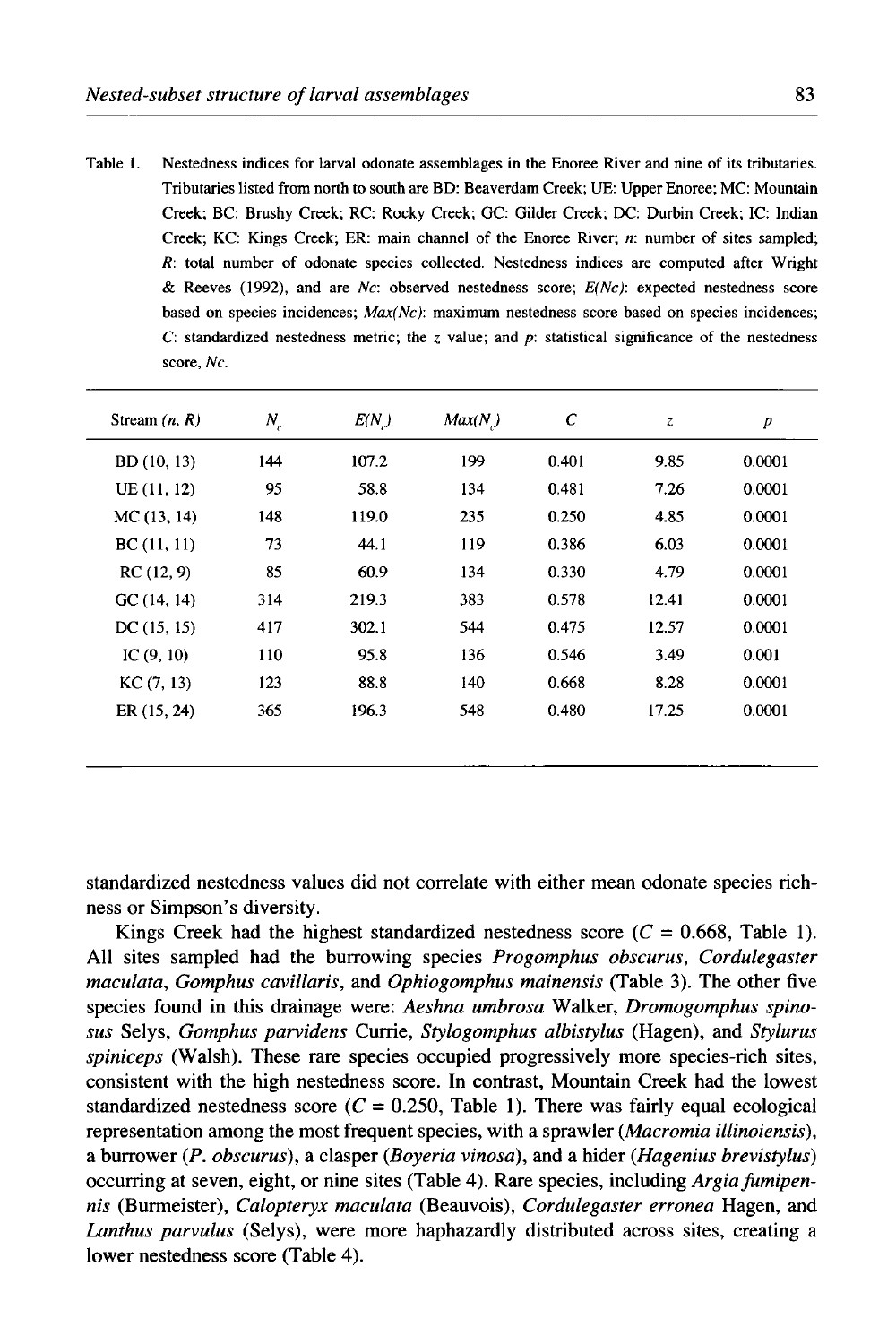Table 2. Correlations between the standardized nestedness metric, C, for larval odonate assemblages in the Enoree River and nine of its tributaries, and mean values for chemical, physical, and biological descriptors;  $n = 10$  for each correlation; \*: statistically significant relationships. DFA1, DFA2: Discriminant Function variables derived from the chemical data (Worthen et al. 2001a). % sand: percentage of sampled sites with primarily sandy substrates; Richness: odonate species richness per site; Diversity: mean Simpson's diversity of odonates per site.

| r        | $\boldsymbol{p}$ | Variable         | r     | $\boldsymbol{p}$ |
|----------|------------------|------------------|-------|------------------|
| 0.639    | $0.047*$         | $PO3$ (mg/L)     | 0.143 | 0.694            |
| 0.593    | 0.071            | F(mg/L)          | 0.237 | 0.509            |
| $-0.421$ | 0.225            | $Si^{++}$ (mg/L) | 0.740 | $0.014*$         |
| 0.774    | $0.009*$         | $Zn^{2+}$ (mg/L) | 0.054 | 0.883            |
| 0.420    | 0.227            | $Mn^{2+}$ (mg/L) | 0.361 | 0.306            |
| 0.213    | 0.555            | $Al^{2+}$ (mg/L) | 0.307 | 0.388            |
| 0.693    | $0.029*$         | $Fe2+$ (mg/L)    | 0.542 | 0.106            |
| 0.557    | 0.095            | DFA1             | 0.699 | $0.024*$         |
| 0.145    | 0.690            | DFA <sub>2</sub> | 0.205 | 0.571            |
| 0.085    | 0.815            | $%$ sand         | 0.668 | $0.035*$         |
| 0.640    | $0.046*$         | Richness         | 0.563 | 0.275            |
| $-0.020$ | 0.957            | Diversity        | 0.261 | 0.467            |
| 0.501    | 0.141            |                  |       |                  |
|          |                  |                  |       |                  |

## **Discussion**

The odonate assemblages in all ten drainages exhibited statistically significant nestedsubset structure. The standardized metric, C, varied from 0.250 in Mountain Creek to 0.668 in Kings Creek. This range is consistent with values found in other surveys (Wright & Reeves 1992; Worthen & Rhode 1996). The standardized nestedness metric correlated with several chemical parameters, including pH, turbidity, and the concentrations of silica, magnesium and calcium. This metric also correlated with the first discriminant function derived from the chemical variability among these streams. In addition, nestedness correlated with homogeneity in substrate type, measured as the percentage of sites in a drainage with sandy substrates. As such, there is ample evidence that the nested-subset structure of these assemblages correlates with the chemical and physical characteristics of these streams.

The strong correlations between nestedness and turbidity, silica concentration, and the percentage of sites with sandy substrates may indicate that the assemblages are responding to anthropogenic impact. Increased runoff associated with increases in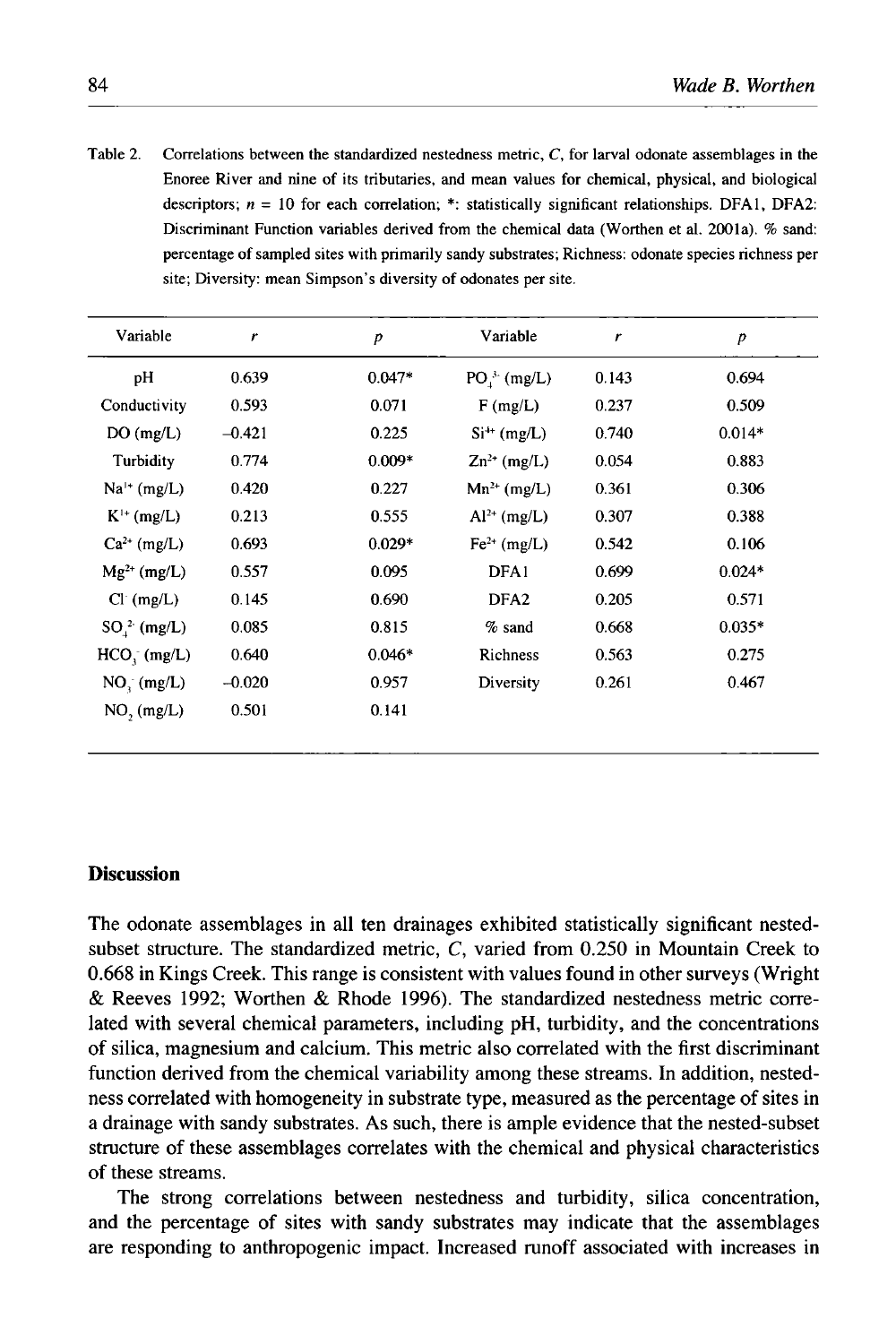| standardized nestedness score. Sites are ordered by species richness values $(R)$ ; species are ordered<br>by the number of sites occupied (frequency). |       |          |  |  |  |
|---------------------------------------------------------------------------------------------------------------------------------------------------------|-------|----------|--|--|--|
|                                                                                                                                                         | Site: | $\sim$ 2 |  |  |  |

| Table 3. | Species occurrence matrices for Kings Creek, the tributary of the Enoree River with the highest         |
|----------|---------------------------------------------------------------------------------------------------------|
|          | standardized nestedness score. Sites are ordered by species richness values $(R)$ ; species are ordered |
|          | by the number of sites occupied (frequency).                                                            |

|                             | SILC. |   |   |   | . . | Ω |  |
|-----------------------------|-------|---|---|---|-----|---|--|
| Species (frequency)         | R:    | 9 | 9 | 8 | 7   | 6 |  |
| Cordulegaster maculata (7)  |       |   |   |   |     |   |  |
| Gomphus cavillaris (7)      |       |   |   |   |     |   |  |
| Ophiogomphus mainensis (7)  |       |   |   |   |     |   |  |
| Progomphus obscurus (7)     |       |   |   |   |     |   |  |
| Boyeria vinosa (6)          |       |   |   |   |     |   |  |
| Macromia illinoiensis (6)   |       |   |   |   |     |   |  |
| Hagenius brevistylus (4)    |       |   |   |   |     |   |  |
| Stylurus scudderi (3)       |       |   |   |   |     |   |  |
| Aeshna umbrosa (1)          |       |   |   |   |     |   |  |
| Dromogomphus spinosus (1)   |       |   |   |   |     |   |  |
| Gomphus parvidens (1)       |       |   |   |   |     |   |  |
| Stylogomphus albistylus (1) |       |   |   |   |     |   |  |
| Stylurus spiniceps (1)      |       |   |   |   |     |   |  |
|                             |       |   |   |   |     |   |  |

impervious surface cover and decreased forest cover in a watershed causes increased erosion, increased storm flow, and increased siltation. This would increase turbidity, and could change a heterogeneous mix of pool, riffle, and run microhabitats with a diverse substrate of sand and cobbles to a homogeneous habitat with only sandy substrate. Homogenization of habitat is likely to lead to a homogenization of resident assemblages and increased nested-subset structure, as the assemblages decay to the same redundant subset of tolerant species (Worthen et al. 1998).

For instance, Kings Creek, Gilder Creek, and Indian Creek had the most highly nested larval odonate assemblages in the Enoree River basin. Kings and Indian Creeks were the southernmost tributaries sampled; they have a different underlying geology (Andersen et al. 2001) that contributes to the high concentration of silica and uniformity in substrate type (100% of the sites have sandy substrates; Worthen et al. 2001a). However, Kings Creek also drains the Sumter National Forest, where logging may contribute to siltation and raise turbidity levels. Siltation from forestry activity has been shown to eliminate intolerant odonate species from other aquatic systems (Rith-Najarian 1998; Sahlen 1999). Gilder Creek drains the southern rim of the greater Greenville area, a region of rapid development where agricultural lands are being converted to suburban developments. Increased runoff could increase erosion and sediment load, and could be responsible for increased turbidity and siltation in this tributary. The odonate assemblages at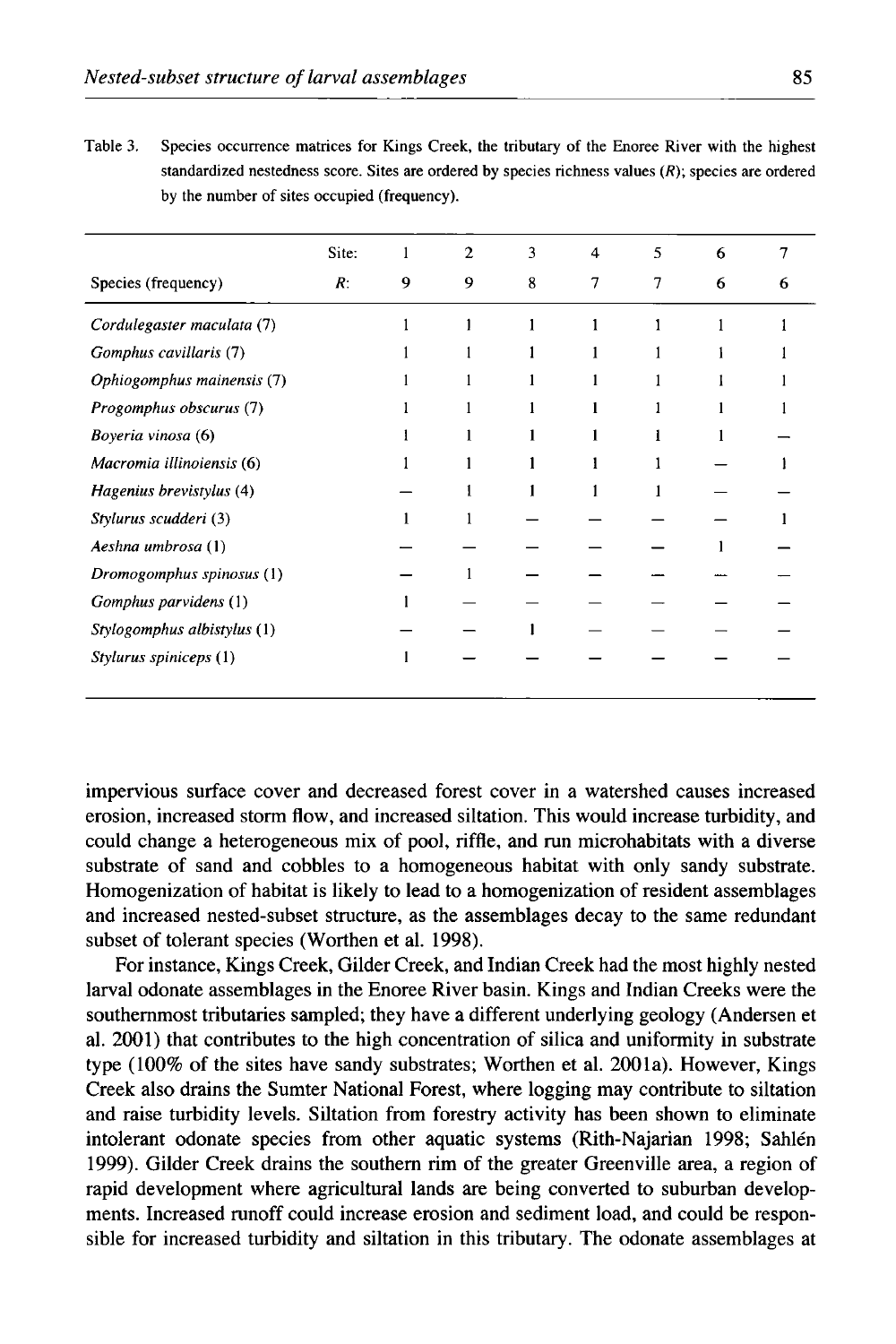Table 4. Species occurrence matrices for Mountain Creek, the tributary of the Enoree River with the lowest standardized nestedness score. Sites are ordered by species richness values (R); species are ordered by the number of sites occupied (frequency).

|                             | Site: |    | $\mathbf{2}$ | 3 | 4 | 5 | 6 | 7 | 8 | 9            | 10             | 11             | 12 | 13 |
|-----------------------------|-------|----|--------------|---|---|---|---|---|---|--------------|----------------|----------------|----|----|
| Species (frequency)         | R.    | 10 | 9            | 6 | 6 | 6 | 6 | 5 | 5 | $\mathbf{2}$ | $\overline{2}$ | $\overline{2}$ |    |    |
| Macromia illinoiensis (9)   |       |    |              |   |   |   |   |   |   |              |                |                |    |    |
| Boyeria vinosa (8)          |       |    |              |   |   | 1 |   |   |   |              |                |                |    |    |
| Progomphus obscurus (8)     |       |    |              | 1 | 1 | 1 | ŧ |   |   |              |                |                |    |    |
| Hagenius brevistylus (7)    |       |    |              |   |   |   |   |   |   |              |                |                |    |    |
| Cordulegaster maculata (5)  |       |    |              |   |   |   |   |   |   |              |                |                |    |    |
| Ophiogomphus mainensis (4)  |       |    |              |   |   |   |   |   |   |              |                |                |    |    |
| Stylogomphus albistylus (4) |       |    |              |   |   |   |   |   |   |              |                |                |    |    |
| Argia fumipennis (3)        |       |    |              |   |   |   |   |   |   |              |                |                |    |    |
| Dromogomphus spinosus (3)   |       |    |              |   |   |   |   |   |   |              |                |                |    |    |
| Gomphus cavillaris (3)      |       |    |              |   |   |   |   |   |   |              |                |                |    |    |
| Stylurus scudderi (3)       |       |    |              |   |   |   |   |   |   |              |                |                |    |    |
| Cordulegaster erronea (2)   |       |    |              |   |   |   |   |   |   |              |                |                |    |    |
| Calopteryx maculata (1)     |       |    |              |   |   |   |   |   |   |              |                |                |    |    |
| Lanthus parvulus (1)        |       |    |              |   |   |   |   |   |   |              |                |                |    |    |

the sites in Kings Creek were very similar, and were dominated by burrowing species such as, *Cordulegaster maculata, Gomphus cavillaris, Ophiogomphus mainenesis,* and *Progomphus obscurus.* C. *maculata* is a niche generalist, but G. *cavillaris* and *P. obscurus* are more dependent on silt and sandy-bottom microhabitats (Burcher & Smock 2002). So, it seems likely that that homogenization of the substrate type causes homogenization of the odonate assemblages and greater nested-subset structure. However, whether habitat homogenization is due to anthropogenic effects, geology, or a combination of these variables is unknown.

In contrast, Mountain Creek had the 'least nested' assemblages, with a C value of 0.250. Mountain Creek originates on Paris Mountain, a monadnock north of Greenville, SC. The headwaters lie within Paris Mountain State Park. Many sites within this drainage represent the most pristine sites within the entire sampling area, and have relatively undisturbed, heterogenous pattern of cobble and sand substrates (only 21% of the sites in Mountain Creek had sandy substrates; Worthen et al. 2001). The odonate assemblages at sites in this drainage were much more heterogeneous, with hiders, claspers, sprawlers, and burrowers represented in the group of frequently encountered species.

So, although there are several chemical correlates with the degree of nestedness in these systems (pH and concentrations of calcium and bicarbonate), it appears that char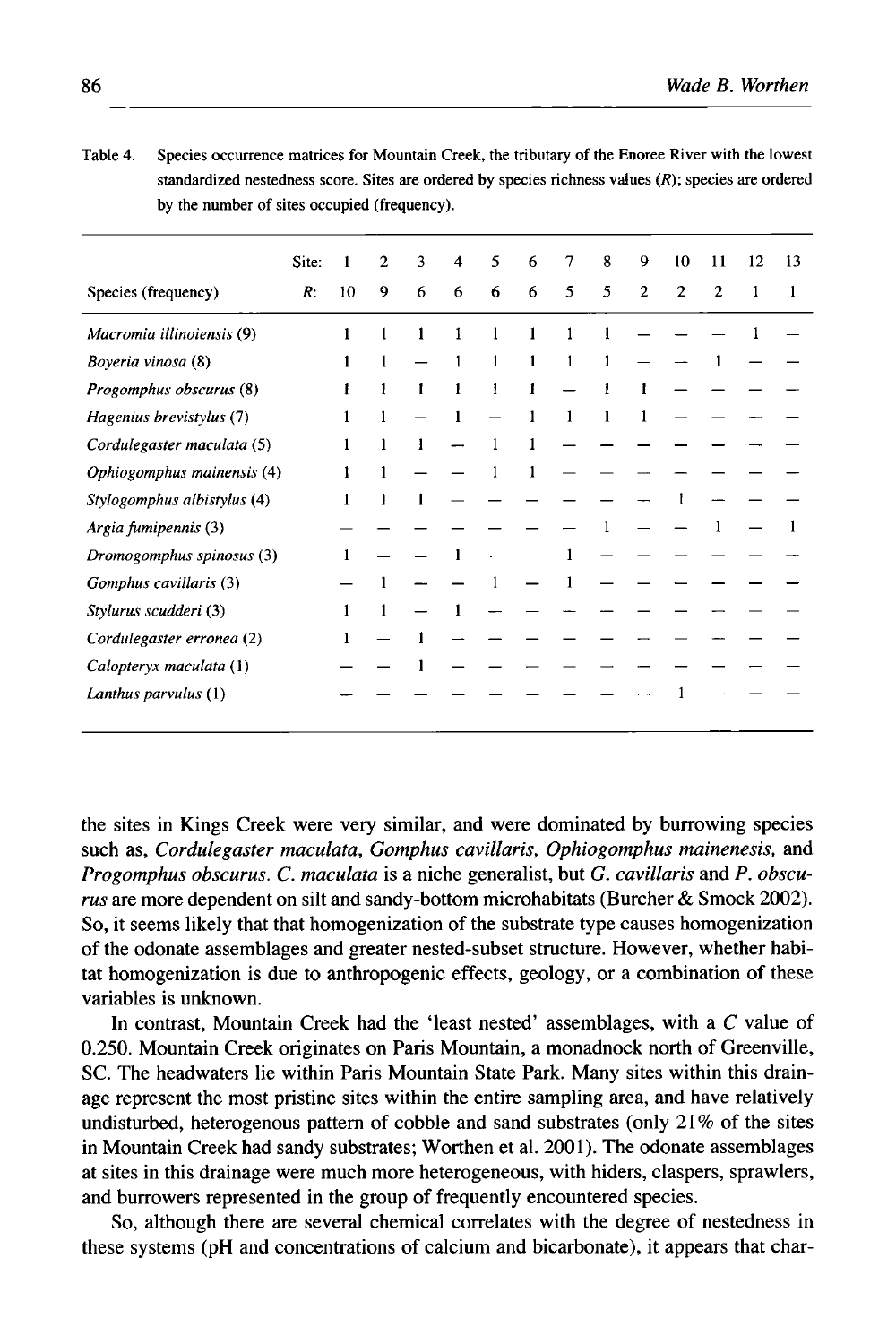acteristics of the physical environment, and the degree of habitat heterogeneity within a watershed, may have a more direct relationship with species composition and the nestedsubset structure of odonate assemblages. In addition, nestedness did not correlate with either odonate species richness or Simpson's diversity. The Upper Enoree, Brushy Creek, and Rocky Creek had the lowest mean diversity and richness values (Worthen 2002). These watersheds are areas of known industrial contamination (Worthen et al. 2001b) or heavy suburban development, yet they had intermediate nestedness values. These sites also have a mixture of sand and cobble, and this heterogeneity may be responsible for their intermediate nestedness scores. This also supports the contention that habitat heterogeneity may be a stronger determinant of nested-subset structure than chemical composition.

In conclusion, nestedness in larval odonate assemblages correlated with several physical and chemical variables in the Enoree River basin. The most highly nested assemblages were found in streams where natural and anthropogenic effects likely contribute to habitat homogeneity. Like the more fundamental effects of habitat fragmentation, the general effects of anthropogenic stress can cause non-random extinction, homogenization of habitats and species assemblages, and an increase in the degree of nested-subset structure (Worthen 1998). This study suggests that these homogenizing effects may be affecting the structure of larval odonate assemblages in the Enoree River basin.

#### **Acknowledgements**

This research was supported by grants from The National Science Foundation (REU EAR9820605), The Environmental Protection Agency (SC DHEC EQ-9-461 and EQ-0-120), The Rockefeller Brothers Foundation, and a Research and Professional Growth Grant from Furman University. I thank all participants in Furman University's River Basins Research Initiative. This paper is publication #8 of the Center for Habitat Earth, Furman University. I also thank Klaus Guido Leipelt and Goran Sahlen for their very helpful comments on the manuscript.

# **References**

- Andersen, C.B., K.A. Sargent, J.F. Wheeler & S.K. Wheeler, 2001. Fluvial geochemistry of selected tributary watersheds in the Enoree River basin, northwestern South Carolina. South Carolina Geology 43: 57-71.
- Atmar, W. & B.D. Patterson, 1993. The measure of order and disorder in the distribution of species in fragmented habitat. Oecologia 96: 373-382.
- Beavan, L., J. Sadler & C. Pinder, 2001. The invertebrate fauna of a physically modified urban river. Hydrobiologia 445: 97-108.
- Burcher, C.L. & L.A. Smock, 2002. Habitat distribution, dietary composition and life history characteristics of odonate nymphs in a blackwater coastal plain stream. American Midland Naturalist 148:75-89.
- Clark, T.E. & M.J. Samways, 1996. Dragonflies (Odonata) as indicators of biotope quality in the Kruger National Park, South Africa. Journal of Applied Ecology 5: 1001-1012.

Cook, R.R., 1995. The relationship between nested subsets, habitat subdivision, and species diversity.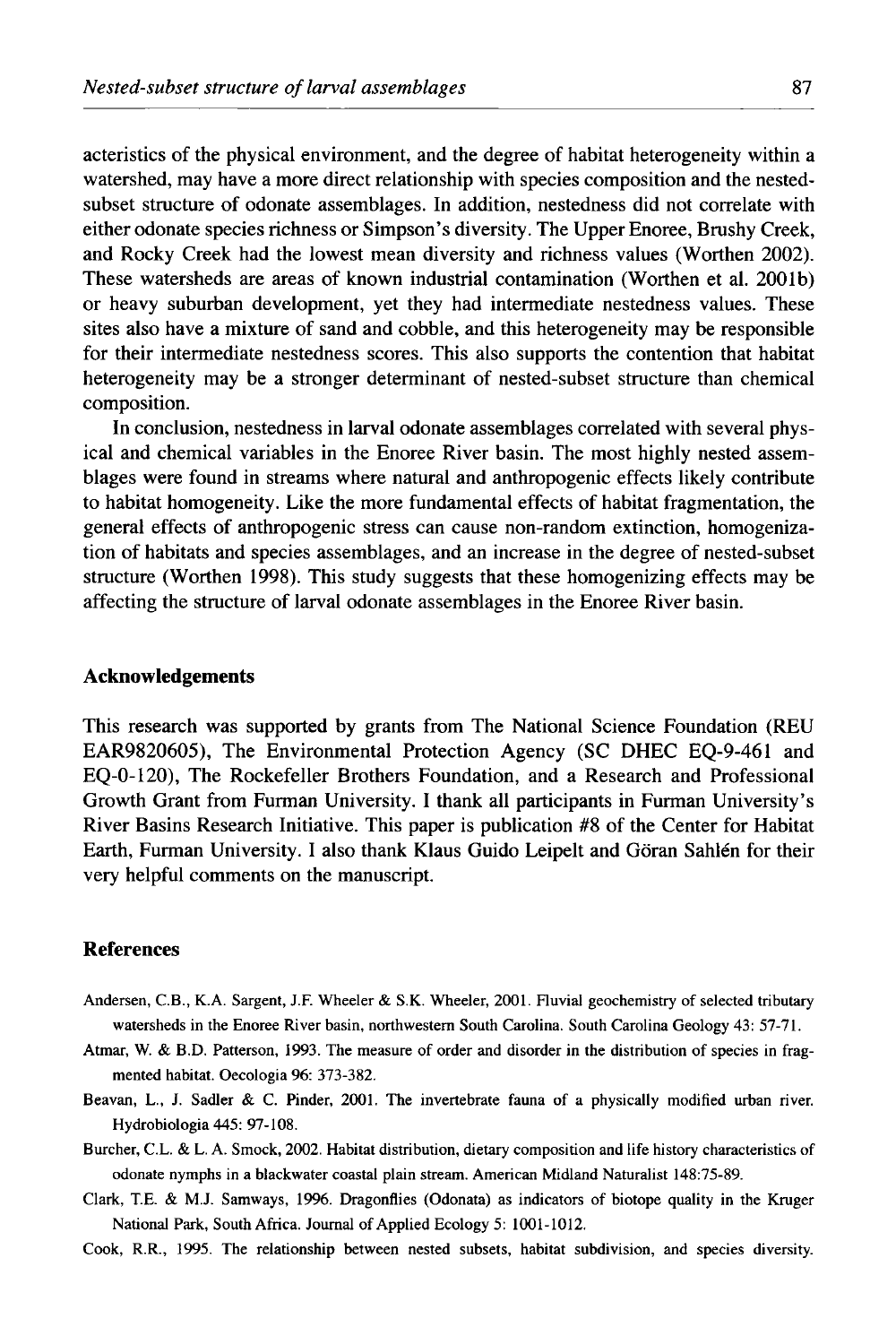Oecologia 101: 205-210.

Corbet, P.S., 1999. Dragonflies: behavior and ecology of Odonata. Comstock Publishing Associates, Ithaca.

Doak, D.F. & L.S. Mills, 1994. A useful role for theory in conservation. Ecology 75: 615-626.

- Fernandez-Juricic, E., 2002. Can human disturbance promote nestedness? A case study with breeding birds in urban habitat fragments. Oecologia 131: 269-278.
- Huggins, D.G. & W.U. Brigham, 1982. Odonates. In: Brigham, A.R., W.U. Brigham & A. Gnilka (eds) "Aquatic insects and oligochaetes of North and South Carolina", Midwest Aquatic Enterprises, Mahomet/ IL, pp. 4.1-4.100.
- Kodric-Brown, A. & J.H. Brown, 1993. Highly structured fish communities in Australian desert springs. Ecology 74: 1847-1855.
- Laurance, W.F., T.E. Lovejoy, H.L. Vaconcelos, E.M. Bruna, R.K. Didham, P.C. Stouffer, C. Gascon, R.O. Bierregaard, S.G. Laurance & E. Sampaio, 2002. Ecosystem decay of Amazonian forest fragments: a 22 year investigation. Conservation Biology 22: 605-618.
- Lomolino, M.V., 1994. An evaluation of alternative strategies for building networks of native preserves. Biological Conservation 69: 243-249.
- MacArthur, R.H. & E.O. Wilson, 1967. The theory of island biogeography. Princeton University Press, Princeton/NJ.
- Merritt, R.W. & K.W. Cummins (Eds.), 1996. An introduction to the aquatic insects of North America.  $3<sup>rd</sup>$  ed. Kendall-Hunt Publishing Co., Dubuque/IA.
- Needham, J.G., M.J. Westfall, Jr. & M.L. May, 2000. Dragonflies of North America. Scientific Publishers, Gainesville/FL.
- Patterson, B.D., 1987. The principle of nested subsets and its implications for biological conservation. Conservation Biology I: 323-334.
- Patterson, B.D. & W. Atmar, 1986. Nested subsets and the structure of insular mammalian faunas and archipelagos. Biological Journal of the Linnaean Society 28: 65-82.
- Rith-Najarian, J.C., 1998. The influence of forest vegetation variables on the distribution and diversity of dragonflies in a northern Minnesota forest landscape: a preliminary study (Anisoptera). Odonatologica 27: 335-351.
- Sahlen, G., 1999. The impact of forestry on dragonfly diversity in Central Sweden. International Journal of Odonatology 2: 177-186.
- Sahlén, G. & K. Ekestubbe, 2001. Identification of dragonflies (Odonata) as indicators of general species richness in Boreal forest lakes. Biodiversity and Conservation 10: 673-690.
- Schridde, P. & F. Suhling, 1994. Larval dragonfly communities in different habitats of a meditarranean running water system. Advances in Odonatology 6: 89-100.
- Simberloff, D. & J-L. Martin, 1991. Nestedness of insular avifaunas: simple summary statistics masking complex species patterns. Ornis Fennici 68: 178-192.
- Smock, L.A., 1988. Life histories, abundance and distribution of some macroinvertebrates from a South Carolina, USA coastal plain stream. Hydrobiologia 157: 193-208.
- Taylor, B.W., A.R. Mcintosh & B.L. Peckarsky, 2001. Sampling stream invertebrates using electroshocking techniques: implications for basic and applied research. Canadian Journal of Fisheries and Aquatic Science 58: 437-445.
- Wallace, J.B., A.D. Huryn & G.J. Lugthart, 1991. Colonization of a headwater stream during three years of seasonal insecticidal applications. Hydrobiologia 211: 65-76.

Westfall, M.J., Jr. & M.L. May, 1996. Damselflies of North America. Scientific Publishers, Gainesville/FL.

Worthen, W.B., 1996. Community composition and nested-subset analyses: basic descriptors for community